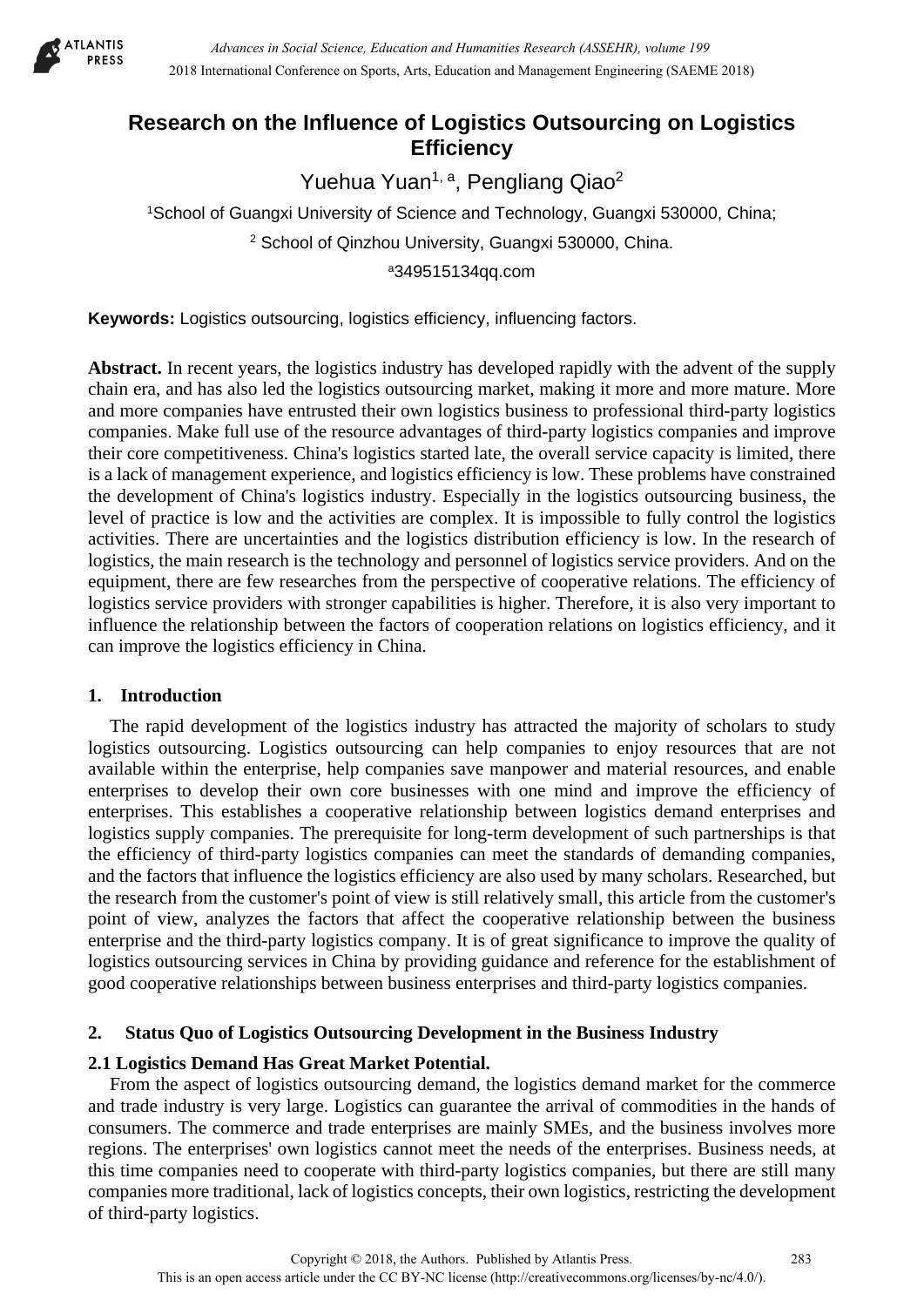

### **2.2 Increasing Strength of Logistics Outsourcing Supply Market.**

For third-party logistics, due to the strong support of the government, the development of modern logistics companies, the rapid development of the logistics industry, the government invested a huge amount of funds to establish a logistics city, and achieved a combination of the traditional wholesale market and modern trade logistics. However, due to the lower level of logistics demand of commercial and trade companies, the existing third-party logistics can meet the market demand.

In general, logistics service companies meet the logistics needs of the business sector at this stage. However, currently, the relationship between supply and demand for logistics outsourcing is extremely unstable. Most commercial and commercial enterprises are still in the initial stage of outsourcing. Enterprises also have the mentality of outsourcing their business to several participants to ensure "healthy" competition. The road of mutual cooperation between logistics service providers. Moreover, its cooperation level is low, service content is single, and the cooperation relationship between the two parties is not close. Only problems such as inconsistent opinions, inconsistent coordination, and trust crisis often occur. The two sides of the cooperation have only formed a transaction-type and contract-type relationship with the contract to control the two sides, and they can truly interoperate with each other. There is still little strategic alliance partnership to form an integration. Therefore, there are still some problems that need to be solved in the development of logistics outsourcing.

#### **3. Problems in Logistics Outsourcing in the Commerce and Trade Industry**

#### **3.1 Low Level of Logistics Services.**

On the one hand, the level of logistics demand is low, so most logistics companies have lower service levels. Their role is only to provide transportation services, and there are few other aspects. This low-level service determines the relationship of cooperation. At a low level, this phenomenon is not conducive to the development of the logistics industry, but it is also not conducive to improving the level of logistics. On the other hand, it is the quality of service. According to the survey, many logistics service companies' services are unsatisfactory for them. Logistics companies always proceed from their own interests. In order to reduce their own costs, facilities are incomplete and slow, and goods cannot be delivered in time. goods.

#### **3.2 Poor Management, Low Efficiency.**

Most logistics companies are small in scale, and rarely can be logistics backbone enterprises and leading enterprises. They do not have perfect service specifications and rules and regulations, they are not standardized in management, they do not have strong competitiveness, there is no standardized operating manual, and they lack of logistics. Monitoring of the service process, there is no way to quickly respond to the problem in the event of a quality accident. The lack of communication between logistics companies has led to low utilization of logistics vehicles and increased the cost of their own companies.

#### **3.3 Lack of Credit Management Mechanism.**

Logistics outsourcing is a service, and the service is characterized by the customer can not understand its pros and cons in advance, only to obtain service can judge its quality. In the logistics outsourcing market of Linyi City, the credit mechanism is not perfect. Enterprises cannot fully determine whether they are good or bad when choosing a logistics service provider. Once the contract is signed, the initiative of logistics service is held by the logistics service provider. Even after the breach of contract, it is seldom punished and there is no credit record. The low cost of breach of contract has weakened the service consciousness of some logistics companies. After signing a short contract and making a short-term commitment, the standard of service will decline, and commitments will not be realized. The access conditions of the main bodies of the logistics market are loose, and the doors are low. Many businesses that do not have business qualifications are influx. Most of the procedures are simple and financially confusing. The economic organization of the business owners is different, and the economic responsibilities that they undertake are also very different, which brings great risks to the economic interests of the logistics demanders. The Linyi logistics service market is promiscuous and lacks a reasonable and effective credit supervision mechanism. Fraud and fraud *Abvances in Social Science, Education and Humanities Research (ASSEHR), where 199*<br> **Strength of Logistics Outbourging Supply Market.**<br> **Strength of Logistics Outbourging Supply Market.**<br> **Strength of Logistics Outbourgin**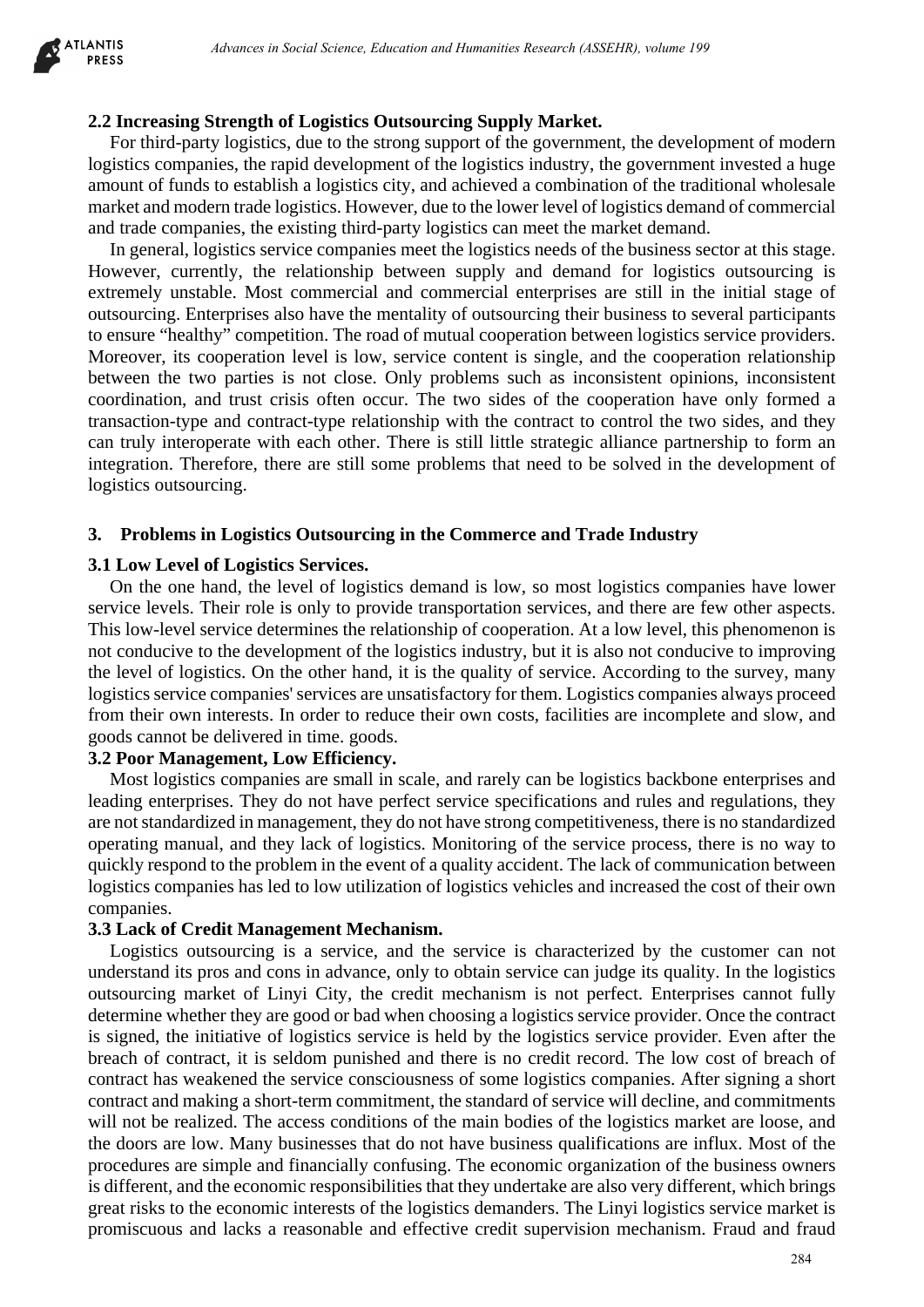

have occurred from time to time, severely undermining the operational norms of the logistics outsourcing market, and undermining the confidence of commercial and commercial enterprises in implementing logistics outsourcing. Some enterprises that have already implemented outsourcing have even begun to The plan turned to self-supporting and affected the long-term development of the logistics outsourcing market.3.4 Lack of long-term cooperation

Modern companies only use resources to cooperate with other companies and pursue the integration of industry interests. Many companies lack the awareness of long-term cooperation. The establishment of cooperative relations is generally short-term. Both parties only see the immediate interests, and it is difficult to obtain long-term benefits. Supply cooperation revenue.

### **4. Countermeasures for the Development of Logistics Outsourcing in the Commerce and Trade Industry**

### **4.1 Strengthen the Communication Between the Two Parties and Maintain the Continuous Development of the Relationship Between the Two Parties.**

Logistics efficiency is affected by communication to a great extent. Communication can reduce opportunism. However, most companies' communication techniques are unreasonable. As a result, communication between the two parties is difficult to conduct smoothly and communication is not smooth. As a result, the level of logistics services has not been improved. First, a correct communication mechanism should be established. Information asymmetry will lead to disagreement between the two parties. Therefore, it is necessary to establish a stable and reasonable communication mechanism to reduce the conflict between both parties and improve efficiency.

First, establish a correct communication mechanism. In the cooperative relationship between commercial enterprises and logistics companies, communication obstacles such as information obstruction and information distortion will make the communication between the business enterprise and the logistics enterprise crack. Therefore, we must establish stable and reasonable internal and external communication mechanisms to reduce internal and external conflicts and improve the efficiency of logistics operations.

Second, strengthen the effective use of information technology. Information technology has an important influence on information sharing and logistics synchronization of commercial and trading companies and logistics service companies. Therefore, companies should change the status of their own single-machine operations and improve information technology through the integration of logistics information technology in different departments and enterprises. The efficiency of the use of equipment provides a guarantee for the effective communication of logistics information between business enterprises and logistics service companies. 285 *Advances in Social Science, Education and Humanities Research (ASSEHR), volume 199*

Third, make full use of all kinds of effective communication methods to transfer information as complete as possible. Different communication methods such as e-mail, telephone, video conference, and interview have different advantages and disadvantages for the transmission of different types of messages. The rational use of communication has a positive effect on the smooth cooperation between the two parties.

#### **4.2 Improve the Coordination Ability of Both Partners to Improve Overall Operating Efficiency.**

The lack of coordination between commercial and trading companies and logistics companies greatly reduces the efficiency of logistics outsourcing. Therefore, both parties should coordinate well, develop markets together, coordinate with each other, and cooperate with each other. The development of the two should be combined to achieve simultaneous development of both parties. The cooperation between various departments within the enterprise, fully share information, strengthen the internal standard management of the company, and form a good order.

#### **4.3 Enhance Mutual Trust.**

The most basic requirement for establishing good long-term cooperation between business enterprises and logistics companies is trust. The first is to establish a good credit environment. The current logistics market is chaotic and accidents frequently occur. The development of the logistics industry requires a healthy and stable environment. The government has stepped in to raise the barriers to entry into the logistics industry and establish a market access qualification certification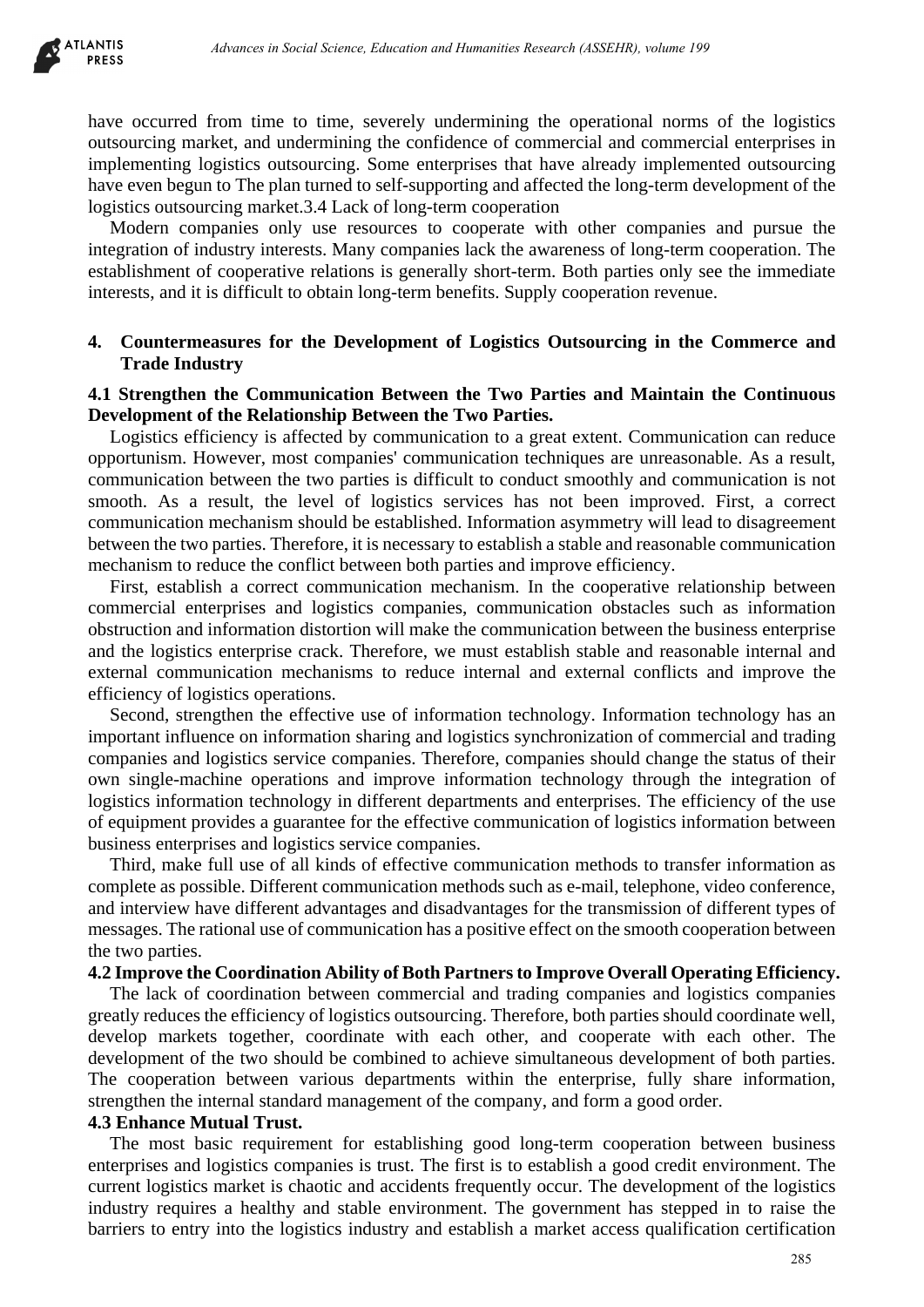

mechanism. The second is to strengthen the construction of the credit system. The logistics industry association can establish a logistics information service platform, establish a credit evaluation system, increase the company's non-compliance costs, and reduce the risk of logistics outsourcing.

### **4.4 Promote the Formation of Partnerships Based on Service Quality.**

A very important evaluation indicator for measuring the effectiveness of cooperation is the quality of service, and it is also an important indicator to measure the sustainable development of the relationship between the two parties. Business enterprises should formulate a corresponding rating system. Those with a higher rating will give priority to selection. Through a series of contracts, they will strengthen the cooperative relationship between commercial and trading companies and logistics companies, and let service providers know that only high-quality services can obtain long-term benefits.

In short, in logistics outsourcing, we must use service quality as a measure to promote the development of relations to high-level partnerships and form a true alliance of interests. In this kind of partnership, truly interoperability exists, mutual trust is maintained, commitments are safeguarded, and problems and negative attitudes toward opportunism are avoided in order to provide a higher quality of service and form a relationship that promotes quality. The benign cycle of the relationship between production and quality will eventually provide an effective guarantee for the lifting of the logistics efficiency of commercial and trading companies.

### **5. Summary**

Based on the literature research on logistics outsourcing relations and related areas of logistics efficiency and the analysis of the factors affecting outsourcing relations, the factors affecting the relationship are identified based on the frequency of each factor: trust, communication, commitment, and opportunity. And set these four elements as elements of the concept. The two aspects of coordination and operational flexibility reflect the logistics cooperation capabilities of both parties, that is, coordination and operational flexibility are the influencing factors of the behavioral capability layer of this study.

This article analyzes the development status of both supply and demand markets in the logistics outsourcing of the commerce and trade industry. The development of suppliers can meet the demand side's logistics needs, but at the same time also found many problems, such as low level of logistics services, management confusion, lack of credit supervision mechanism, cooperation level Low and short cooperation periods did not form a true community of interests. This low-level partnership is also the main reason for inducing other unfavorable factors. By analyzing these issues, this paper proposes that trade and logistics industry logistics should strengthen communication in the future, reduce opportunism, increase trust, maintain commitments, improve collaboration capabilities, and develop partnerships to improve logistics efficiency. *Advances in Social Science, Education and Humanities Research (ASSEHR)*. Oneme 199<br>
second is to strengthen the construction of the credit system. The logistics induction<br>associal a logistics information service plation,

## **Acknowledgments**

China Malaysia logistics science and technology talent exchange and innovation platform construction (AD17195027).

## **References**

- [1]. Jong in Yoon, Yipping Le. Analysis of the transport efficiency of reverse logistics in Japan[J]. International Journal of Urban Sciences,2013,17(3).
- [2]. Markovits-Somogyi, Boor. Assessing the logistics efficiency of European countries by using the DEA-PC methodology[J]. Transport, 2014, 29(2).
- [3]. Leonora Battani, Antonio Rizzio, Giuseppe Vignola. Improving logistics efficiency of industrial districts: a framework and case study in the food sector[J]. International Journal of Logistics Research and Applications,2015,18(5).